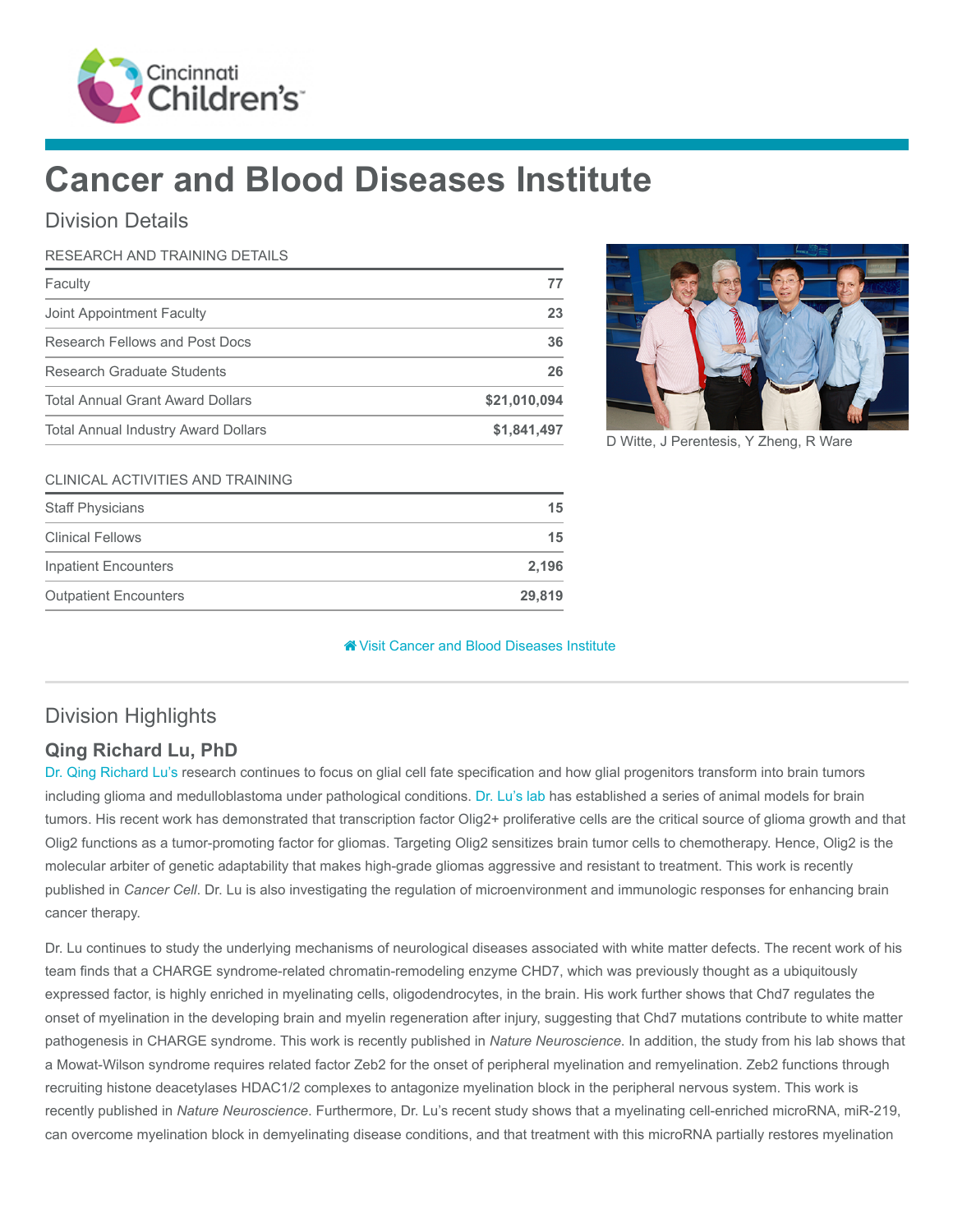and limb function. This work is recently published in Developmental Cell. Dr. Lu is also developing new strategies to identify potential drugs and targets for brain repair.

#### Daniel T. Starczynowski, PhD

[Dr. Daniel Starczynowski, PhD](https://www.cincinnatichildrens.org/bio/s/daniel-starczynowski), has a long-standing interest in a family of poorly understood malignant blood diseases known as Myelodysplastic Syndrome (MDS). Ineffective treatment approaches, insufficient understanding of the underlying biology and pathogenesis, and lack of mouse models have all contributed to dismal outcomes for MDS patients. A major focus of Dr. Starczynowski's [laboratory](https://www.cincinnatichildrens.org/research/divisions/e/ex-hem/labs/starczynowski) has been the intersection of inflammation and MDS, and how patients with MDS can develop acute myeloid leukemia. Namely, they have found aberrant activation of the Toll-like receptor (TLR) pathway in MDS hematopoietic stem cells (HSC), which are the disease-propagating cells, and now have evidence that TLR signaling is a major unifying driver of MDS pathogenesis. His research team recently found that overexpression of TRAF6, a protein that normally functions as an immune sensor of pathogens, impairs blood cell formation and drives the onset of MDS, through an unexpected mechanism involving ubiquitin modification of RNA binding proteins. While dissecting the role of TLR signaling in MDS HSC, Dr. Starczynowski's team has identified an essential function of TLR signaling in normal HSC, a finding that has implications in chronic inflammatory disorders, autoimmunity, and acute infections. As such, Dr. Starczynowski's research program has been developing transformative and innovative approaches to investigate the molecular, cellular, and genetic basis of MDS. Dr. Starczynowski's research program has three main long-term objectives: (1) To evaluate the developmental requirement of TLR signaling components in normal HSC function; (2) To dissect the genetic, molecular, and cellular underpinnings of MDS; and (3) To use the knowledge gained by our basic research to develop novel therapeutic modalities for the treatment of MDS.

### **Publications**

- 1. [Dombi E; Baldwin A; Marcus LJ; Fisher MJ; Weiss B; Kim A; Whitcomb P; Martin S; Aschbacher-Smith LE; Rizvi TA.](https://www.ncbi.nlm.nih.gov/pubmed/28029918) Activity of Selumetinib in Neurofibromatosis Type 1-Related Plexiform Neurofibromas. The New England journal of medicine. 2016; 375:2550-2560.
- 2. Rotz SJ; Dandoy CE; Davies SM. [ST2 and Endothelial Injury as a Link between GVHD and Microangiopathy.](https://www.ncbi.nlm.nih.gov/pubmed/28328331) The New England journal of medicine. 2017; 376:1189-1190.
- 3. [Fang J; Liu X; Bolanos L; Barker B; Rigolino C; Cortelezzi A; Oliva EN; Cuzzola M; Grimes HL; Fontanillo C.](https://www.ncbi.nlm.nih.gov/pubmed/27294874) A calcium- and calpain-dependent pathway determines the response to lenalidomide in myelodysplastic syndromes. Nature Medicine. 2016; 22:727-734.
- 4. [Kesarwani M; Kincaid Z; Gomaa A; Huber E; Rohrabaugh S; Siddiqui Z; Bouso MF; Latif T; Xu M; Komurov K.](https://www.ncbi.nlm.nih.gov/pubmed/28319094) Targeting c-FOS and DUSP1 abrogates intrinsic resistance to tyrosine-kinase inhibitor therapy in BCR-ABL-induced leukemia. Nature Medicine. 2017; 23:472-482.
- 5. Cabezas-Wallscheid N; Buettner F; Sommerkamp P; Klimmeck D; Ladel L; Thalheimer FB; Pastor-Flores D; Roma LP; Renders S; Zeisberger P. [Vitamin A-Retinoic Acid Signaling Regulates Hematopoietic Stem Cell Dormancy.](https://www.ncbi.nlm.nih.gov/pubmed/28479188) Cell. 2017; 169:807-823.e19.
- 6. [Cavalli FMG; Remke M; Rampasek L; Peacock J; Shih DJH; Luu B; Garzia L; Torchia J; Nor C; Morrissy AS.](https://www.ncbi.nlm.nih.gov/pubmed/28609654) Intertumoral Heterogeneity within Medulloblastoma Subgroups. Cancer Cell. 2017; 31:737-754.e6.
- 7. [Lin S; Luo RT; Ptasinska A; Kerry J; Assi SA; Wunderlich M; Imamura T; Kaberlein JJ; Rayes A; Althoff MJ.](https://www.ncbi.nlm.nih.gov/pubmed/27846391) Instructive Role of MLL-Fusion Proteins Revealed by a Model of t(4;11) Pro-B Acute Lymphoblastic Leukemia. Cancer Cell. 2016; 30:737-749.
- 8. [Torchia J; Golbourn B; Feng S; Ho KC; Sin-Chan P; Vasiljevic A; Norman JD; Guilhamon P; Garzia L; Agamez NR.](https://www.ncbi.nlm.nih.gov/pubmed/27960086) Integrated (epi)-Genomic Analyses Identify Subgroup-Specific Therapeutic Targets in CNS Rhabdoid Tumors. Cancer Cell. 2016; 30:891-908.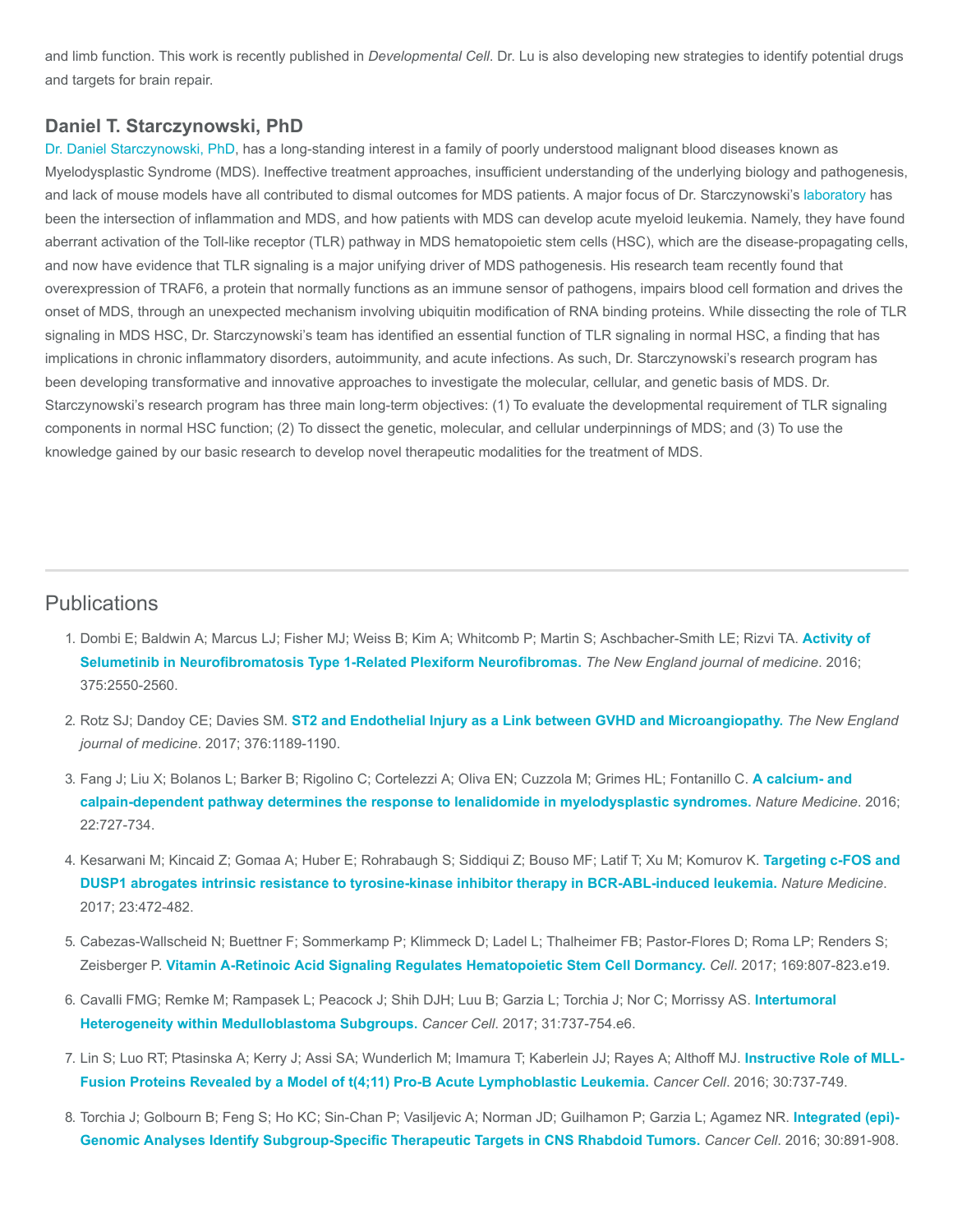- 9. Niederkorn M; Starczynowski DT. [GMP-ing to Spatial Conclusions about Emergency and Leukemic Myelopoiesis.](https://www.ncbi.nlm.nih.gov/pubmed/28475879) Cell Stem Cell. 2017; 20:579-581.
- 10. [Ramaswamy V; Hielscher T; Mack SC; Lassaletta A; Lin T; Pajtler KW; Jones DTW; Luu B; Cavalli FMG; Aldape K.](https://www.ncbi.nlm.nih.gov/pubmed/27269943) Therapeutic Impact of Cytoreductive Surgery and Irradiation of Posterior Fossa Ependymoma in the Molecular Era: A Retrospective Multicohort Analysis. Journal of Clinical Oncology. 2016; 34:2468-2477.
- 11. von Stackelberg A; Locatelli F; Zugmaier G; Handgretinger R; Trippett TM; Rizzari C; Bader P; O'Brien MM; Brethon B; Bhojwani D. [Phase I/Phase II Study of Blinatumomab in Pediatric Patients With Relapsed/Refractory Acute Lymphoblastic Leukemia.](https://www.ncbi.nlm.nih.gov/pubmed/27998223) Journal of Clinical Oncology. 2016; 34:4381-4389.
- 12. [Fang J; Bolanos LC; Choi K; Liu X; Christie S; Akunuru S; Kumar R; Wang D; Chen X; Greis KD.](https://www.ncbi.nlm.nih.gov/pubmed/28024152) Ubiquitination of hnRNPA1 by TRAF6 links chronic innate immune signaling with myelodysplasia. Nature Immunology. 2017; 18:236-245.
- 13. [Wu LMN; Wang J; Conidi A; Zhao C; Wang H; Ford Z; Zhang L; Zweier C; Ayee BG; Maurel P.](https://www.ncbi.nlm.nih.gov/pubmed/27294509) Zeb2 recruits HDAC-NuRD to inhibit Notch and controls Schwann cell differentiation and remyelination. Nature Neuroscience. 2016; 19:1060-1072.
- 14. He D; Wang J; Lu Y; Deng Y; Zhao C; Xu L; Chen Y; Hu YC; Zhou W; Lu QR. IncRNA Functional Networks in Oligodendrocytes [Reveal Stage-Specific Myelination Control by an lncOL1/Suz12 Complex in the CNS.](https://www.ncbi.nlm.nih.gov/pubmed/28041882) Neuron. 2017; 93:362-378.
- 15. [Chandrakasan S; Marsh RA; Uzel G; Holland SM; Shah KN; Bleesing J.](https://www.ncbi.nlm.nih.gov/pubmed/27744027) Outcome of patients with NEMO deficiency following allogeneic hematopoietic cell transplant. Journal of Allergy and Clinical Immunology. 2017; 139:1040-1043.e2.
- 16. de la Morena MT; Leonard D; Torgerson TR; Cabral-Marques O; Slatter M; Aghamohammadi A; Chandra S; Murguia-Favela L; Bonilla FA; Kanariou M. [Long-term outcomes of 176 patients with X-linked hyper-IgM syndrome treated with or without](https://www.ncbi.nlm.nih.gov/pubmed/27697500) hematopoietic cell transplantation. Journal of Allergy and Clinical Immunology. 2017; 139:1282-1292.
- 17. Du W; Amarachintha S; Wilson A; Pang Q. [The immune receptor Trem1 cooperates with diminished DNA damage response to](https://www.ncbi.nlm.nih.gov/pubmed/27568523) induce preleukemic stem cell expansion. Leukemia. 2017; 31:423-433.
- 18. [Itkin T; Kumari A; Schneider E; Gur-Cohen S; Ludwig C; Brooks R; Kollet O; Golan K; Khatib-Massalha E; Russo CM.](https://www.ncbi.nlm.nih.gov/pubmed/28174416) MicroRNA-155 promotes G-CSF-induced mobilization of murine hematopoietic stem and progenitor cells via propagation of CXCL12 signaling. Leukemia. 2017; 31:1247-1250.
- 19. [Varney ME; Choi K; Bolanos L; Christie S; Fang J; Grimes LH; Maciejewski JP; Inoue JI; Starczynowski DT.](https://www.ncbi.nlm.nih.gov/pubmed/27733775) Epistasis between TIFAB and miR-146a: neighboring genes in del(5q) myelodysplastic syndrome. Leukemia. 2017; 31:491-495.
- 20. Byrnes JR; Wilson C; Boutelle AM; Brandner CB; Flick MJ; Philippou H; Wolberg AS. The interaction between fibrinogen and [zymogen FXIII-A\(2\)B\(2\) is mediated by fibrinogen residues gamma 390-396 and the FXIII-B subunits.](https://www.ncbi.nlm.nih.gov/pubmed/27561317) Blood. 2016; 128:1969- 1978.
- 21. [Chandrakasan S; Jayavaradhan R; Ernst J; Shrestha A; Loberg A; Dexheimer P; Jordan M; Pang Q; Aronow B; Malik P.](https://www.ncbi.nlm.nih.gov/pubmed/27998889) KIT blockade is sufficient for donor hematopoietic stem cell engraftment in Fanconi anemia mice. Blood. 2017; 129:1048-1052.
- 22. [Holtan SG; Khera N; Levine JE; Chai X; Storer B; Liu HD; Inamoto Y; Chen GL; Mayer S; Arora M.](https://www.ncbi.nlm.nih.gov/pubmed/27625357) Late acute graft-versus-host disease: a prospective analysis of clinical outcomes and circulating angiogenic factors. Blood. 2016; 128:2350-2358.
- 23. [Lounder DT; Khandelwal P; Dandoy CE; Jodele S; Grimley MS; Wallace G; Lane A; Taggart C; Teusink-Cross AC; Lake KE.](https://www.ncbi.nlm.nih.gov/pubmed/28279965) Lower levels of vitamin A are associated with increased gastrointestinal graft-versus-host disease in children. Blood. 2017; 129:2801-2807.
- 24. McGann PT; Hernandez AG; Ware RE. [Sickle cell anemia in sub-Saharan Africa: advancing the clinical paradigm through](https://www.ncbi.nlm.nih.gov/pubmed/27821508) partnerships and research. Blood. 2017; 129:155-161.
- 25. Mehta PA; Davies SM; Leemhuis T; Myers K; Kernan NA; Prockop SE; Scaradavou A; O'Reilly RJ; Williams DA; Lehmann L. [Radiation-free, alternative-donor HCT for Fanconi anemia patients: results from a prospective multi-institutional study.](https://www.ncbi.nlm.nih.gov/pubmed/28179273) Blood. 2017; 129:2308-2315.